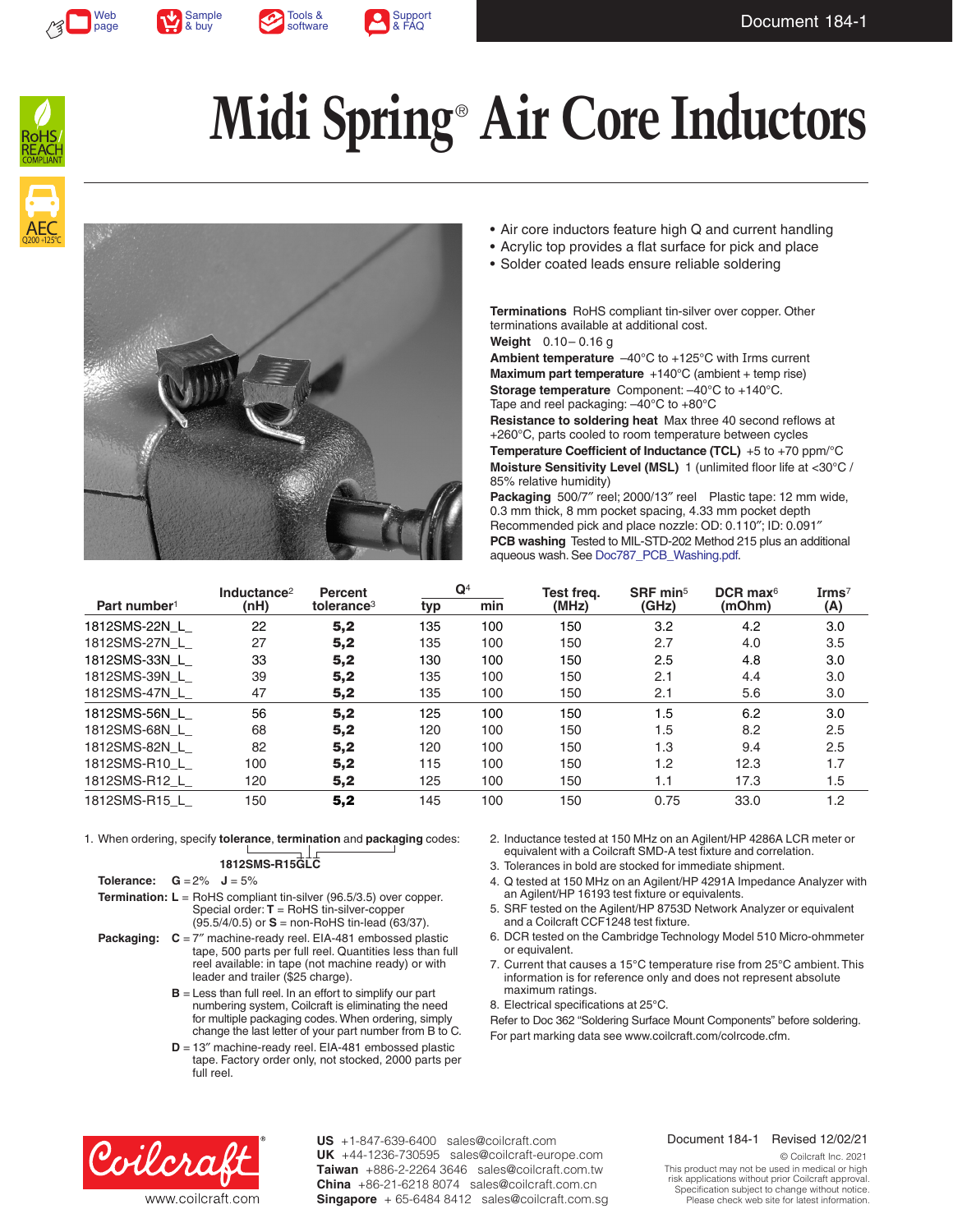**Designer's Kit C318** contains 12 each of all 5% values. **Designer's Kit C318-2** contains12 each of all 2% values.

AEC Q200 +125°C

## **Midi Spring**®  **Air Core Inductors**

**Typical L vs Frequency Typical Q vs Frequency**





Recommended **Land Pattern** Pick and place surface **Strip**  $0.058$  $1,48$ Length ۸  $0.203$  $\ddot{\circ}$  $135^\circ$  $\frac{0.103}{2.62}$ 5,16  $max$  $0^\circ$  min A max **B** max C max D E F max 0.170  $4,32$ 0.195 0.250 0.165  $0.140 \pm 0.010$ 0.030  $0.170 + 0.015$ 4,95 6,35 4,20  $3,56 \pm 0,25$  $4,32 \pm 0,38$ 0,76 Dimensions are in  $\frac{\text{inches}}{\text{mm}}$ 

> **S-Parameter files** ON OUR WEB SITE **SPICE models** ON OUR WEB SITE



**US** +1-847-639-6400 sales@coilcraft.com +44-1236-730595 sales@coilcraft-europe.com **UK** +886-2-2264 3646 sales@coilcraft.com.tw **Taiwan** +86-21-6218 8074 sales@coilcraft.com.cn **China** Singapore + 65-6484 8412 sales@coilcraft.com.sg Document 184-2 Revised 12/02/21

© Coilcraft Inc. 2021 This product may not be used in medical or high risk applications without prior Coilcraft approval. Specification subject to change without notice. Please check web site for latest information.